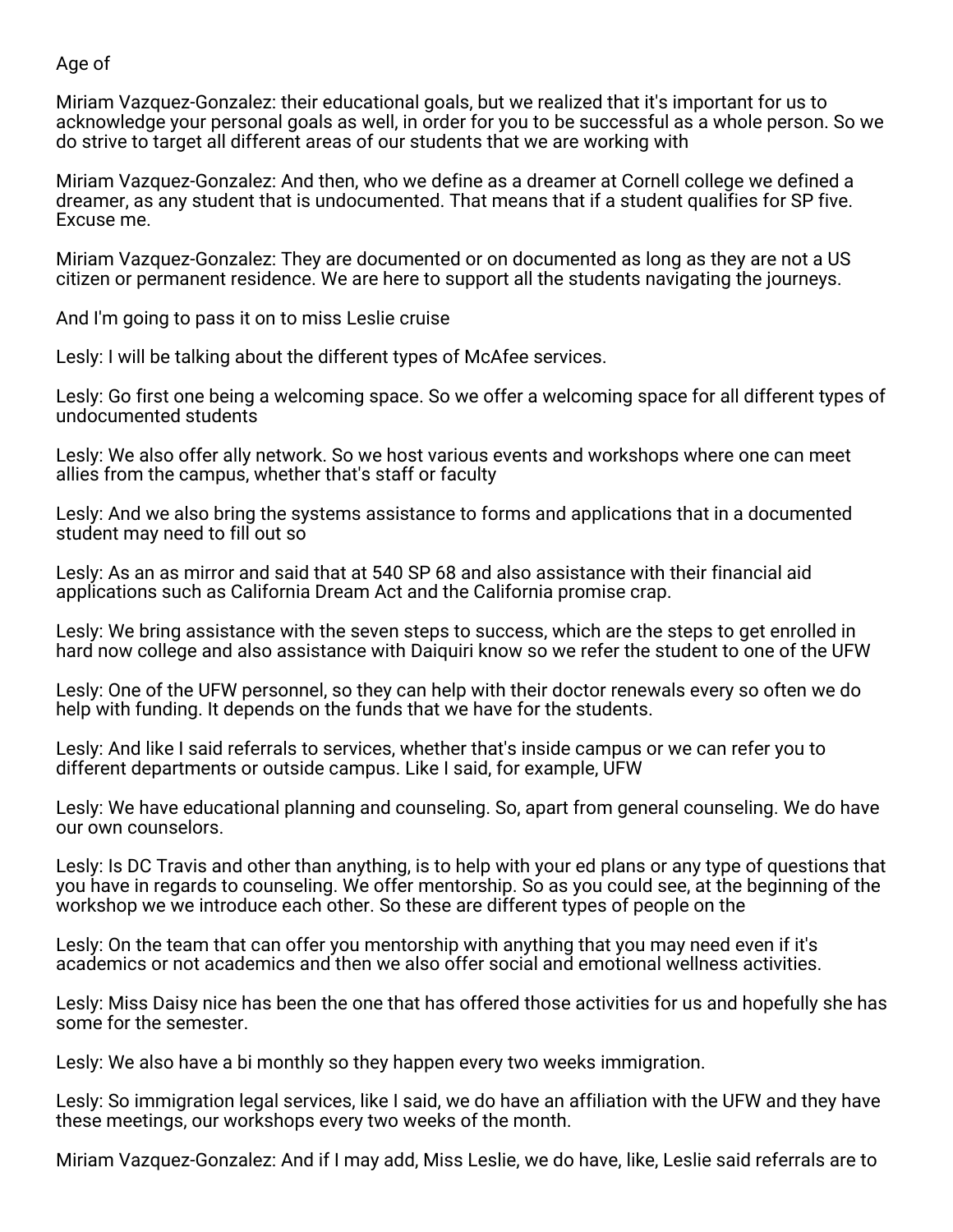the community for non students, but we also do have an ego Fridays that focus on students and staff members that are seeking immigration legal services.

Can we go to the next slide please.

Lesly: So some benefits for me Casa

Lesly: Participants please keep in mind that some of these are on hold, due to coven

Lesly: So at once a year. We offer a hard no Dreamer scholarship and because of participants are eligible to apply for this scholarship

Lesly: The ones that are on hold our textbook lending laptop lending printing services and university tours.

Lesly: We wish we should restart resume to these ones covert is over. We also are like I said offer academic workshops and also different types of events. And then we have an affiliation with the dream club which I will talk to the end.

Lesly: Talk about at the end.

Miriam Vazquez-Gonzalez: Thank you, Leslie. So now,

Miriam Vazquez-Gonzalez: On to our guest speakers and we're going to start with Cindy Ainsworth from our library.

Cynthia Ainsworth- Librarian: Well hello, everybody. I'm glad I was invited to be here tonight and that I can talk with you. I've been thinking about, you know, what can I tell you about the library.

Cynthia Ainsworth- Librarian: That the most important thing for you to know. And of course, unfortunately, the library's closed right now. We even librarians and library staff don't have access

Cynthia Ainsworth- Librarian: To the library because we have a lot of great resources we have computers and printing. We have books to check out. We have course reserve reserve items. So those are textbooks that you can use in the library.

Cynthia Ainsworth- Librarian: So we have a lot of great resources that aren't available to us right now.

Cynthia Ainsworth- Librarian: So you can say well with the library being closed. What can how can you help me. Oh, we have a lot of online resources as well we subscribe to over 40 databases.

Cynthia Ainsworth- Librarian: That we have articles available for you to use as you do research for your different classes.

Cynthia Ainsworth- Librarian: And all of that as well and good, but that's not the most important thing. So, what I really want to tell you is that we do have a chat service.

Cynthia Ainsworth- Librarian: And I know it's a little intimidating when you click on the button that it says chat with a librarian are asked me a question.

Cynthia Ainsworth- Librarian: Because it's like, and I know that feeling because I've been on other library library websites and I'm a little nervous.

Cynthia Ainsworth- Librarian: About clicking that button because I don't know what's on the other side of that, click. Am I going to be on camera.

Cynthia Ainsworth- Librarian: Am I going to be expected to say something. Who's that other person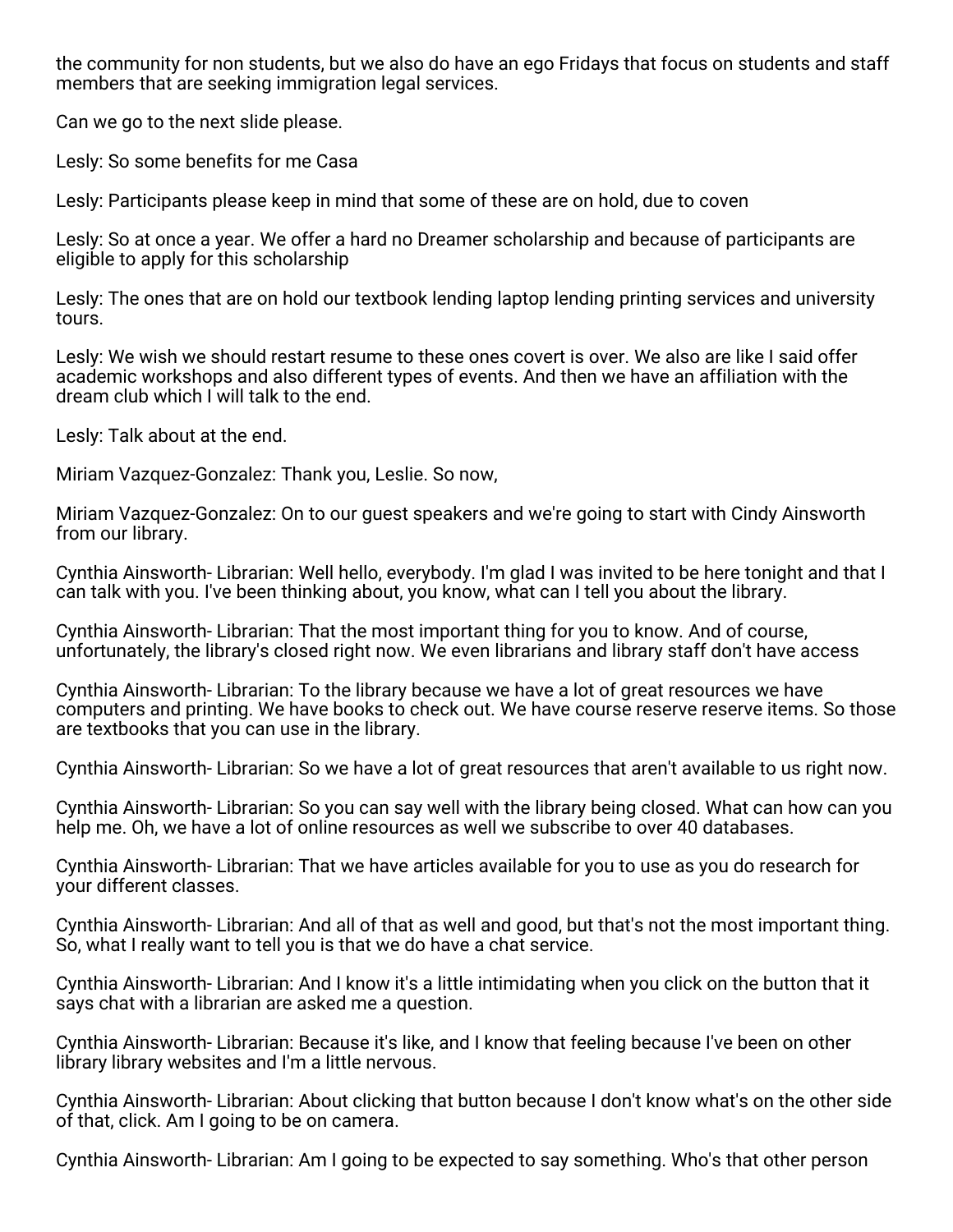that's going to be there. So I want you to see.

Cynthia Ainsworth- Librarian: There are eight different librarians that cover the chat and they're all just like me and like, I'm going to show you here. I'm in my guest bedroom. There's the bed.

Cynthia Ainsworth- Librarian: My daughter and son in law are just sleeping. And they did a pretty good job making it because they are visiting this last weekend.

Cynthia Ainsworth- Librarian: I'm just sitting at my desk at my home all the other librarians are doing the exact same thing. So when you click on that chat button or asked me a question.

Cynthia Ainsworth- Librarian: You're getting somebody just like me sitting at a desk ready to answer your questions. And what's really cool is that the chat box will come up first.

Cynthia Ainsworth- Librarian: You can type your question in and then if you want to ask a little bit more and have a face to face conversation.

Cynthia Ainsworth- Librarian: We can open up that room and we can share the library screen and we can say, well, let's look here, let's go here. Let's do this. I can help you.

Cynthia Ainsworth- Librarian: But that first thing you have to do is click on that chat button. So when you do that, you're going to get someone just like me or me on the times that I'm sitting on the desk so

Cynthia Ainsworth- Librarian: We're here to help you because I know navigating those online resources can be difficult. And that's our goal is to support you. So welcome back to fall semester as crazy as it is and

Cynthia Ainsworth- Librarian: I'm glad that that we're all here tonight. So thank you.

Miriam Vazquez-Gonzalez: Thank you. Cynthia and students. This is the purpose of this tonight is to make sure that you can put a face to the resources that are available to you because it may seem like Cynthia, sir. Very scary.

Miriam Vazquez-Gonzalez: So our goal is to make sure that you feel comfortable clicking that button and accessing that resource because they are all there waiting for you to click

Miriam Vazquez-Gonzalez: And if you do have any questions, please feel free to post them on the chat. If you have any questions that you don't feel comfortable sharing publicly, you can go ahead and send them directly to Bronwyn model privately and she will disclose them anonymously to us.

Bronwyn Moreno: And I also wanted to point out that we did.

Bronwyn Moreno: handpick these guest presenters, because they are

Bronwyn Moreno: Proven our life that they show up and they they they show up. They show up for it for you all. They show up for our students. And so that's why they're here. So if you are still uncomfortable.

Bronwyn Moreno: Just reaching out broadly to different areas on campus contact these folks directly. I hope you don't mind me putting it out there like that, but

Bronwyn Moreno: You know that's I always recommend that just follow your instinct and go with who you're comfortable with and the people who we've invited today are proven Alice. Thank you for that.

Miriam Vazquez-Gonzalez: And we're always healthy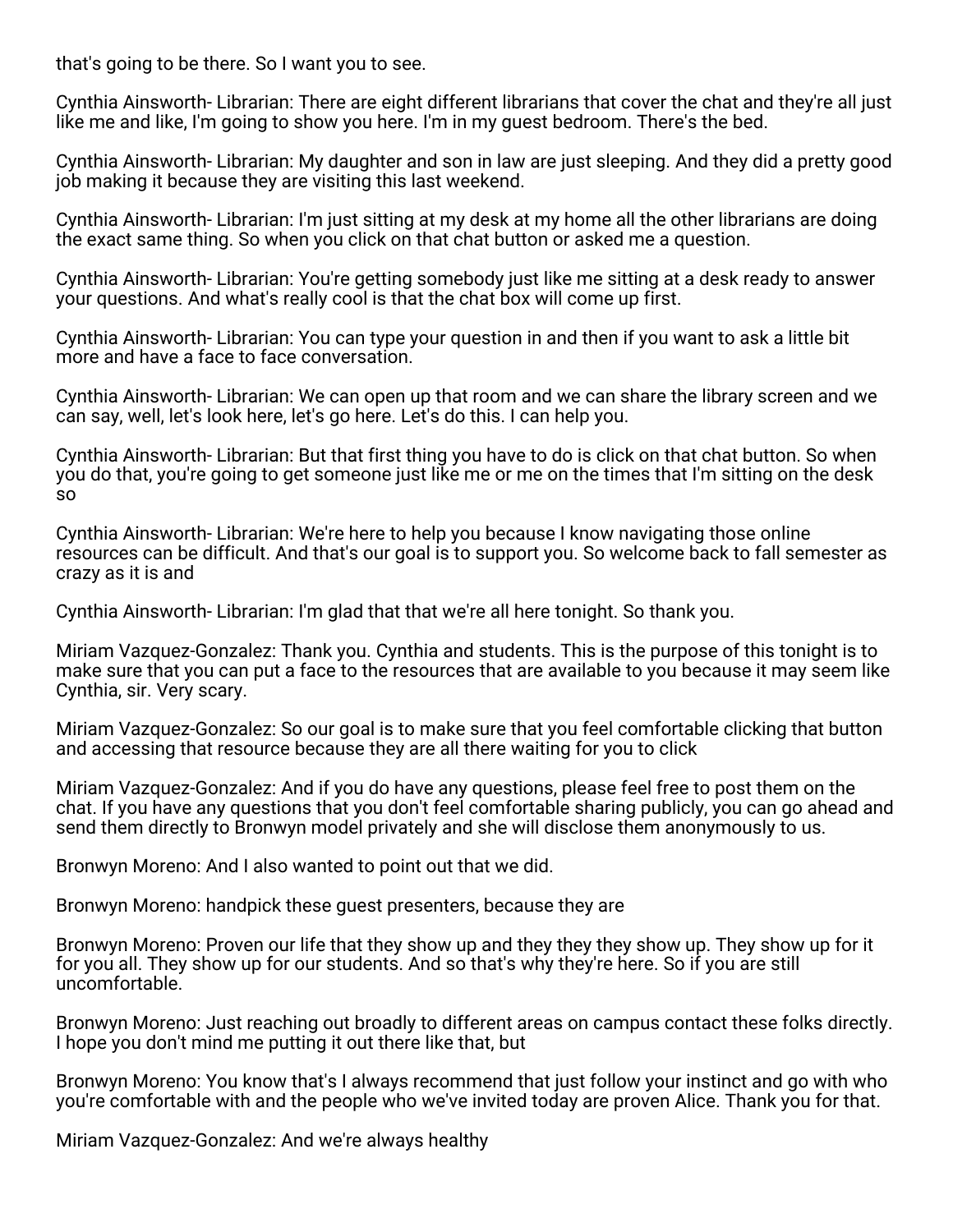Miriam Vazquez-Gonzalez: Happy to reconnect you if you don't feel comfortable or if you forget someone's name. That's what we're here for. Now we're going to pass it on to Eastern is scientists from Crisis Counseling and emotional wellness services here at heart know

Israel Sanchez: Well, thank you again, my name is Israel Sanchez. And yeah, the bond one said thank you for the nice introduction. This is my second year doing this in my third year only being here.

Israel Sanchez: Thank you for Mona thank all the sins, for being here today as well. And a lot of the staff during this hard transition and for some of us, it looks like we're all being successful at the virtual world right now.

Israel Sanchez: As we're all here connected and I'm just saying right now. It's not for everyone, it's okay that if you're feeling

Israel Sanchez: That it's being you're having additional stress, whether it be from covert shelter in place or not being able to do the things that you can do, or were able to do

Israel Sanchez: Or trying to balance out maybe your school schedules and things like that. We are here. There are five of us here and I'm one of the five into two of us are Bilingual, Spanish speakers and

Israel Sanchez: We have enough time slots at this very moment where there's no waiting list where you can apply, you can apply actually online we've transitioned. A lot of our services to be online.

Israel Sanchez: If you go to her heart know homepage. You can just click on the student services, your student

Israel Sanchez: And you go to counseling and there's a crisis counseling service right there. You can click on is an online application and gets sent to our email we screen them. And then we get in contact with

Israel Sanchez: To you within 24 hours and it would either be myself or someone else and also you can put in, whoever you would like to to possibly meet with

Israel Sanchez: As well. You don't have to be with the person that is assigned to you can request somebody that you want to prefer, whether it be female, male age.

Israel Sanchez: Background cultural background Spanish speaking. What's important is that you're connected to the person that you're about to do some real difficult personal, intimate work with so we we deal with very with all array of issues, not just psychological

Israel Sanchez: Emotional. That's why we changed our name to emotional wellness and we use a lot of the services here because we all know that the campus is very connected and we need support for from everybody.

Israel Sanchez: We've referred refer students to me Casa to trio to to ups to the kinship care to also DSP DNS and a lot of other services here depending on what the student is going through so

Israel Sanchez: This is definitely a group effort and we're definitely have a great staff around to support all the students with their needs.

Israel Sanchez: The last thing that I do want to let you know is that we do have a walk in, or now, not so much walk in, but we can give you a call and we're trying to change to a virtual very similar to to our library.

Israel Sanchez: Where we have someone on call from 11 to 12 and you can call us with any, any questions, we'll, we'll answer them as soon as we can.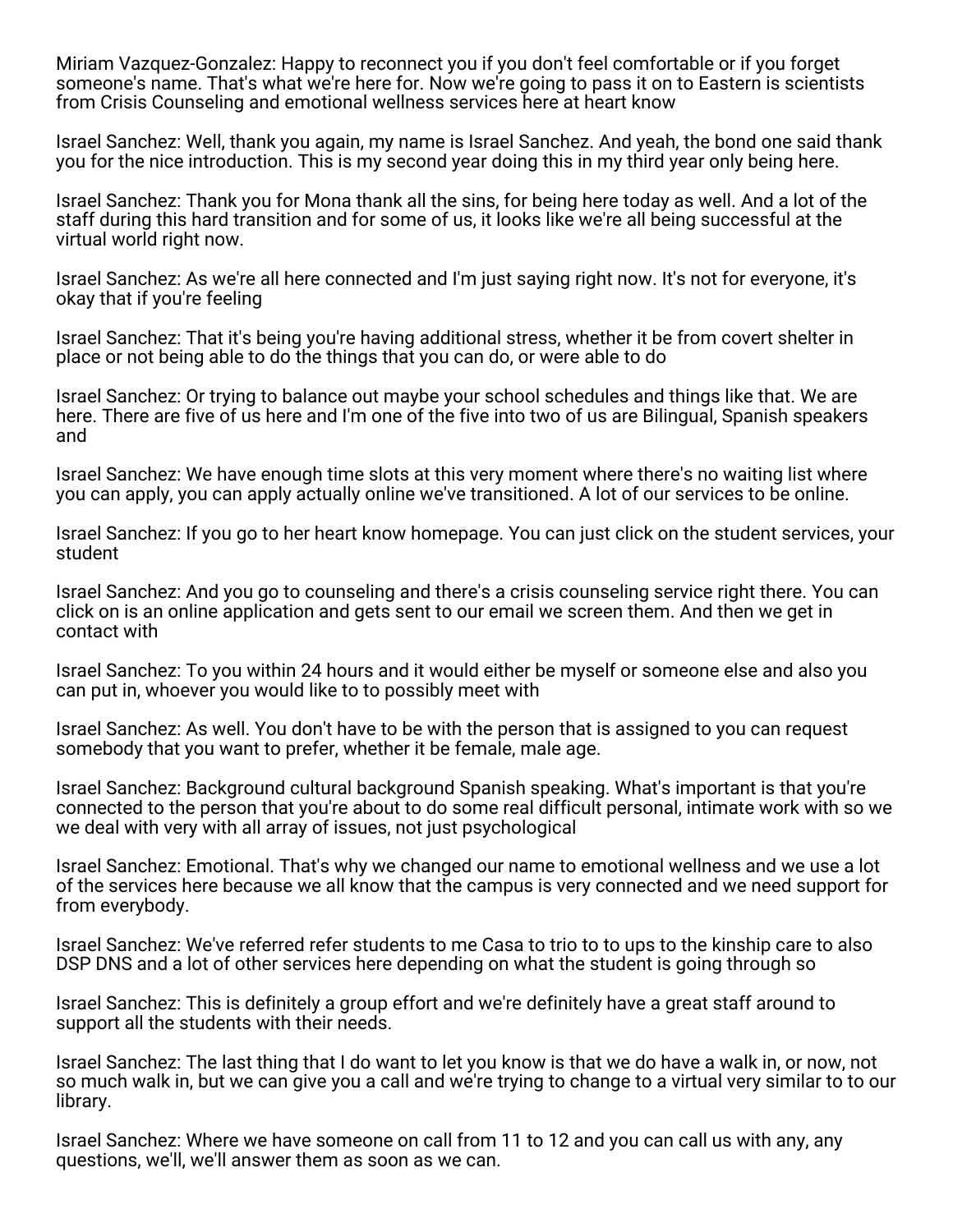Israel Sanchez: And or hopefully within the next couple days will be able to do it virtually but that's from 11 to 12 but if you have any concerns about your well being. Please come down or have any questions have anything that you even if you even if it doesn't have to deal with.

Israel Sanchez: emotional crisis center, we can link you to some, some other resources around the community and also on campus. I think that's very important for us, for us, for all the students to know as well.

Israel Sanchez: Other than that, I think I covered everything if anybody has any questions, please let me know.

Israel Sanchez: Thank you, Ryan.

Miriam Vazquez-Gonzalez: We do appreciate the services offered by our crisis and emotional services team and students, you know, like he said they're here for for you, but also

Miriam Vazquez-Gonzalez: We know that sometimes talking about emotional health is not easy.

Miriam Vazquez-Gonzalez: And the conversation doesn't necessarily need to start on emotional health if you want to reach out directly to them or reach out to us like he said there's no walking service, but we're always happy to take you by the hand to the to them.

Miriam Vazquez-Gonzalez: You know, because sometimes it's hard to make that connection on our own. And we may need someone to help

Miriam Vazquez-Gonzalez: Us ask for help and us over here for

Bronwyn Moreno: At this time, do we have any

Bronwyn Moreno: Questions from

Bronwyn Moreno: Our students, um,

Bronwyn Moreno: You can feel free to unmute yourself or you can

Bronwyn Moreno: Okay, so I received

Bronwyn Moreno: A private message in the chat. So I'm not going to say who who posed the question, but I'm going to read the question out loud, and it's an excellent question.

Bronwyn Moreno: Hello. Quick question, Mr. Israel mentioned that he could connect us with resources and one of the resources. He mentioned was getting connected with trio

Bronwyn Moreno: That if I'm not mistaken undocumented students can't be part because the requirement to join is to be a permanent legal resident and I'll

Bronwyn Moreno: Answer that question. That is true about the trio program. Unfortunately, that is a federal federally funded program. It's one of the very few programs on campus that is is restricted by residency status, but, um, but I think

Bronwyn Moreno: But there's other programs that could provide you with a similar type of experience.

Bronwyn Moreno: And and as well as financial support as an alternative to the trio program. So one is one example is our mi casa program so trio actually helped us. It helped inspire me as a program because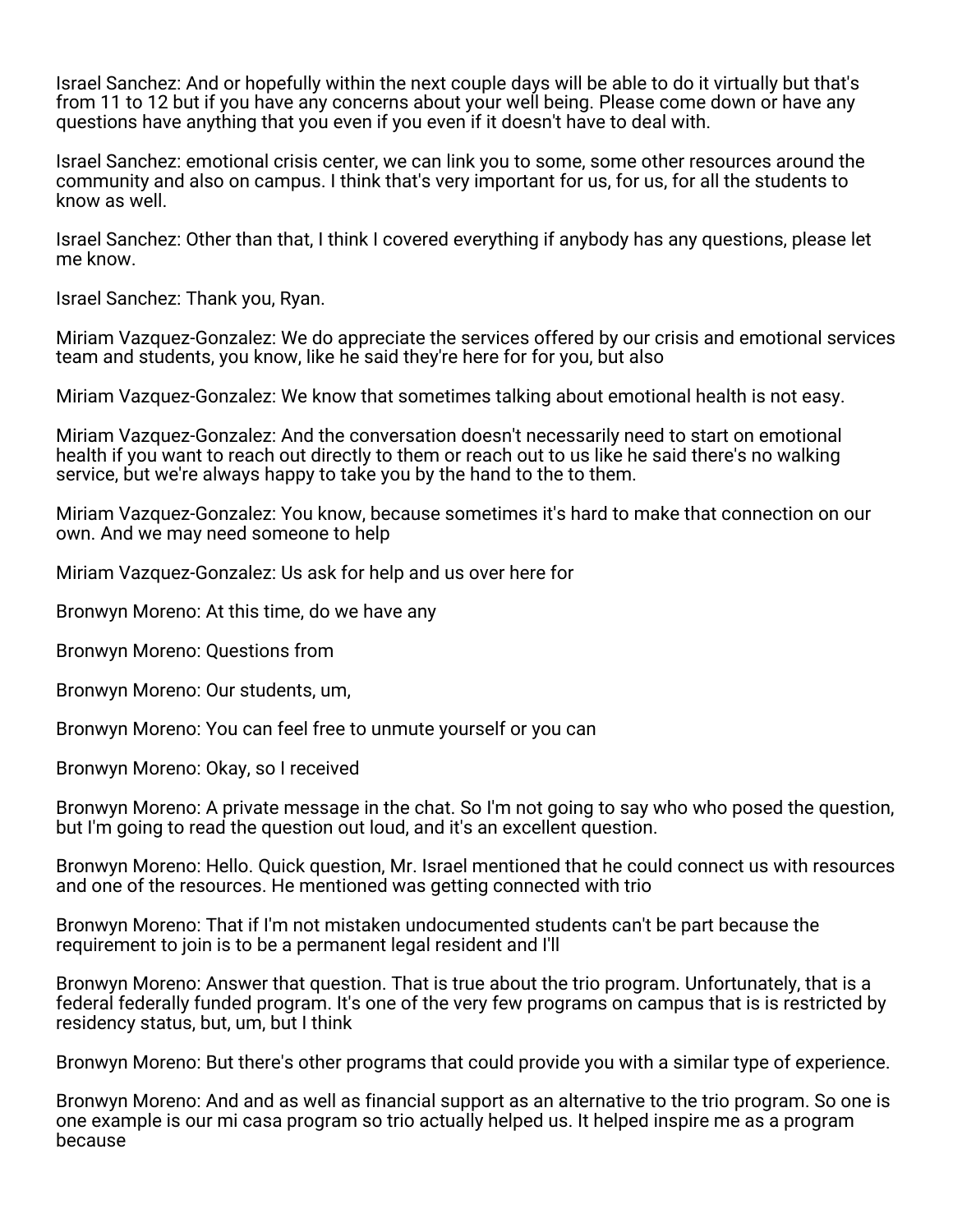Bronwyn Moreno: We were hearing repeatedly from undocumented students who

Bronwyn Moreno: were frustrated by not being able to participate in that particular federally funded program the LPs program on campus is also open regardless of residency status to if you have a be 540 or sp 68 after David

Bronwyn Moreno: Then you're eligible to participate in ups. Also the DSP s program you can receive services from DSP so there's there's almost

Bronwyn Moreno: Every other service on campus, aside from Korea. I'm so sorry. But if you have any other questions like that. It's a really excellent question. You can always ask me as a staff person first and then we can save you the stress of having to to ask

Bronwyn Moreno: You know, another person if that's helpful. But great question.

Bronwyn Moreno: Any, any other questions from our students.

Bronwyn Moreno: I can say with confidence that our

Bronwyn Moreno: Our mental wellness or our emotional wellness services are absolutely open to any heart now student and I don't think you even be asked to reveal your residency status, unless you wanted to disclose that

Israel Sanchez: Yeah, that's correct. So I want to clarify. I was just named a lot of the resources. I've used independently with

Israel Sanchez: With different students. So depending on what's needed and their goals. We do as much as we can to meet those goals and

Israel Sanchez: A lot of darker students will be referred to me Casa that's always the number one spot because personally as therapists we we don't wear

Israel Sanchez: Academic hats. We don't give legal advice we don't give academic advisor. We don't give those we're not legally able to do that because that's not our scope of practice. So that's what we use. We use a lot of different resources in the community.

Israel Sanchez: But regardless of that we do want to make sure that we keep confidentiality and privacy very, very clear.

Israel Sanchez: Because we understand that's the only way we can build trust with all our students right off right off her first initial interaction.

Israel Sanchez: So that's how we can do that and yes like Robin says we don't even ask if you you you're on documented documented. We don't even ask that unless you disclose that because we are our whole purpose here is to see what your purposes here for and we go off of that.

Israel Sanchez: So we don't have any other questions.

Miriam Vazquez-Gonzalez: Okay, so now we're gonna pass it on to karaoke from or ESL department.

Carol King: Hi.

Carol King: I'm so happy. I'm here and welcome everybody. I want to tell you a little bit about ESL, and I'm laughing because Israel studies been here three years I've been here for 30 years

Carol King: I'm just thinking, it may be anyway. Our ESL program is fantastic. Our goal is to get students prepared to succeed in English one a and transfer course level.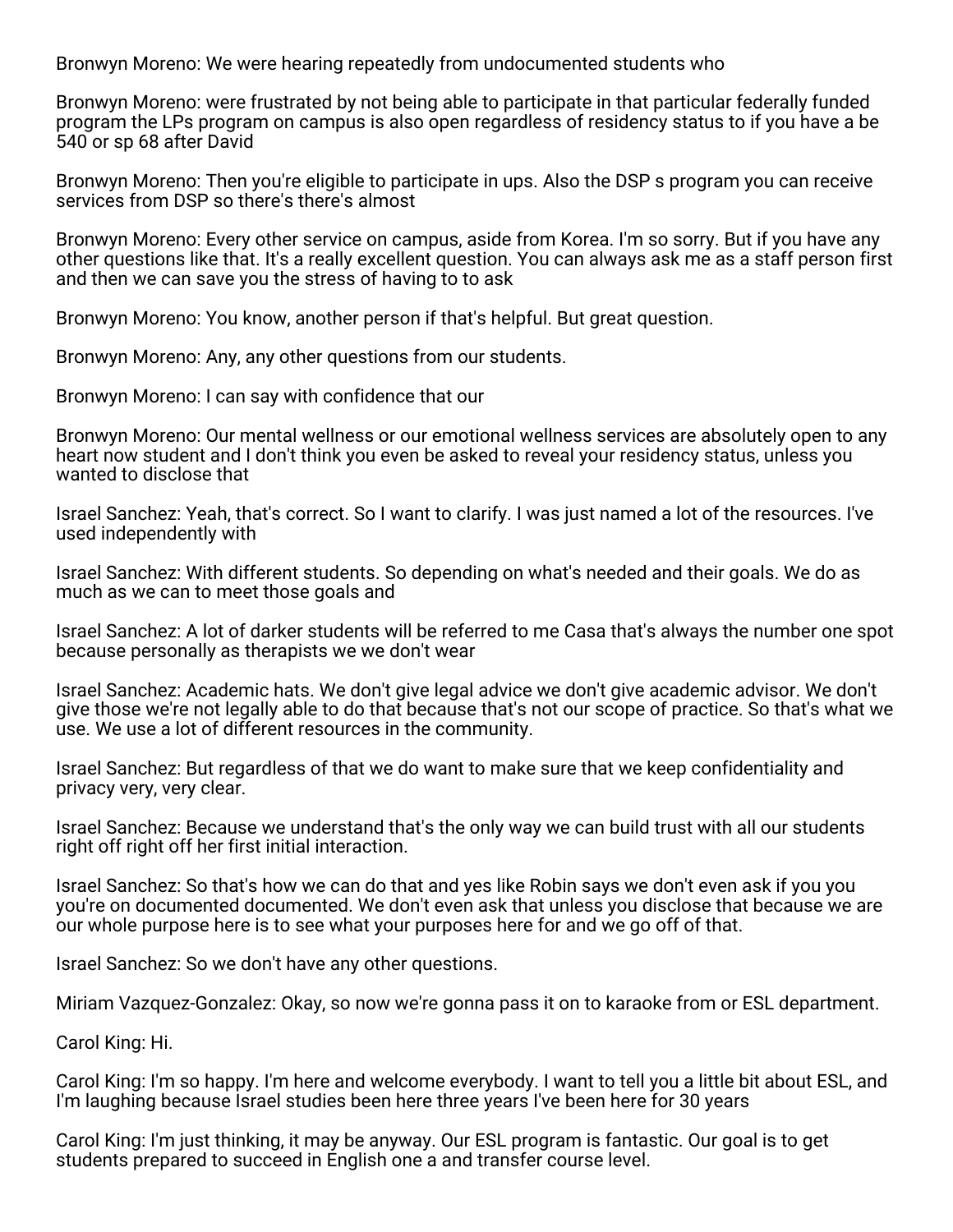Carol King: We have beginning through advanced levels and

Carol King: There, when we're not online, like we are this semester we have classes day times and evenings at our cell campus main campus and King city. And I think in the spring, the solar data centers opening and then they will start offering classes there too. So basically,

Carol King: There are three tiers of ESL classes are beginning level is non credit and it's the short courses eight weeks. It's really to help people who aren't comfortable with college coursework or expectations to kind of get an orientation and a little survival English

Carol King: Probably most of the students that are coming in to the mi casa office are not looking for that, but maybe family members would be interested in those. And those are since those are non credit zero units.

Carol King: Residency is not important. We have our middle tier, which is more of the language acquisition level where we have lecture and required lab that the coordinates with that lecture.

Carol King: And then we have the two top love to top classes in our top academic preparation level are really

Carol King: For students who need to focus on their academic English reading, writing, vocabulary skills to be successful.

Carol King: In it, because going to college in another language is really difficult, even if you're very fluent those classes. The and I gave

Carol King: A chart and our core sequence, but I can send that to you post. I know I sent it to agree ANA and I, it is on the website somewhere, but things keep getting moved around. But I'll make sure that because I has that. But the 265 or the

Carol King: Those are the levels that we have a lot of students who have a lot of academic background, but they just need to brush up on their skills before they go into English one a

Carol King: We also have lab, a

Carol King: Series of lab courses, their self paced therefore levels from very, very basic, all the way to advance like some of the students at heart nail in English one a take that advanced lab.

Carol King: There, either one unit credit or zero unit non credit and those are an excellent option for someone who cannot commit to specific days and times. So if you're interested in those please email me and I and those can be added through the middle of the semester. So, even now.

Carol King: Placement. We have a placement tool on the heart no website to help you make a decision. It's a self guided tool.

Carol King: Because placement really depends on so many factors that can't just be some simple test. So we've kind of come up with a self guided tool. And if you're not sure you always should be talking to a counselor.

Carol King: Or, you know, email me and I'll try to help you get in the right spot. I think that's what I wanted to say tonight. But thank you so much for inviting me.

Carol King: Miriam and everyone in mi casa, and I, I love me casa. I always refer students over there because they always are helpful it with any problem that I have. I don't know how to help. Yeah.

Miriam Vazquez-Gonzalez: Thank you, Carol and Carol said, Susan. They're here to help you. But a lot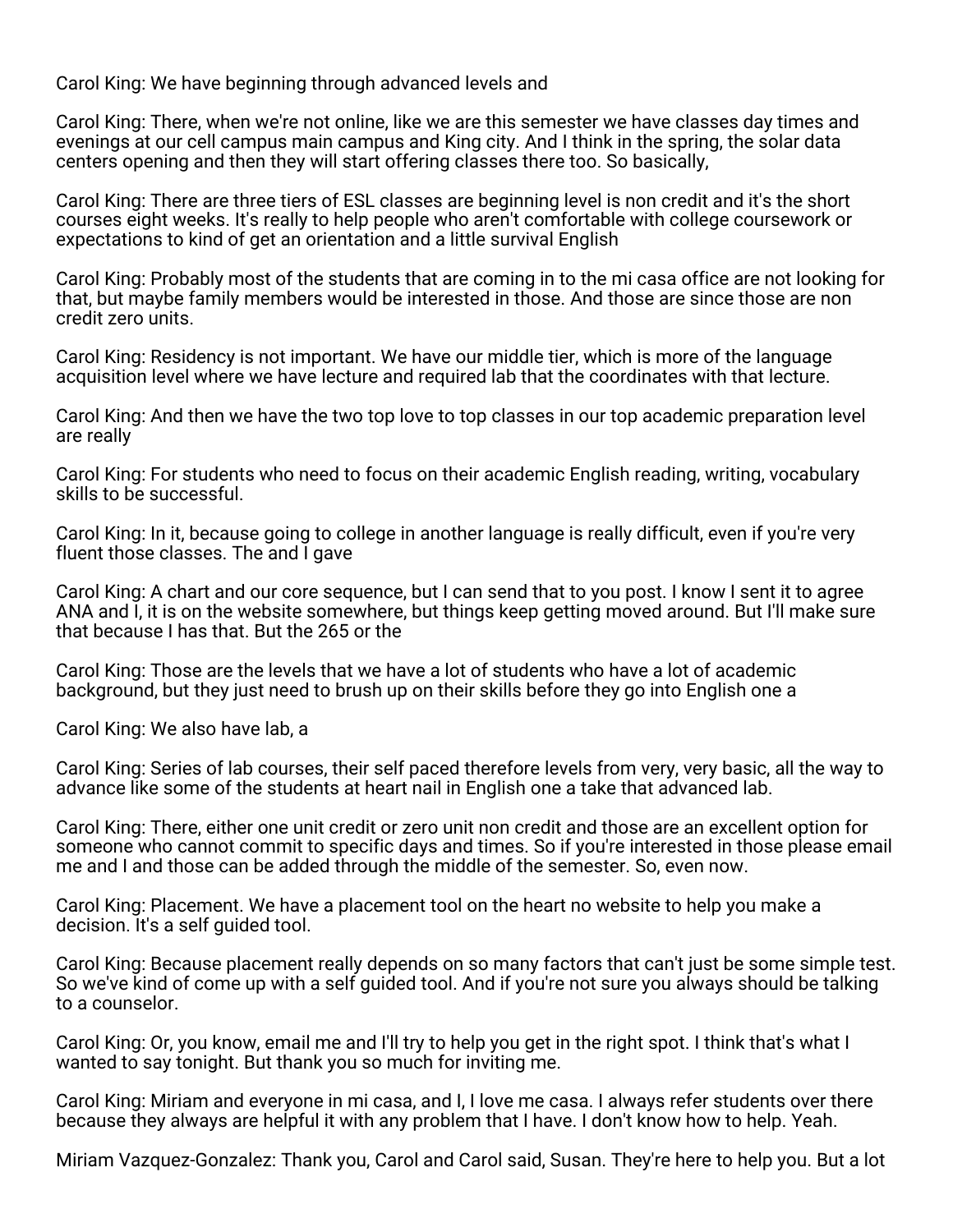of the resources that ESL provides maybe for your parents or family members.

Miriam Vazquez-Gonzalez: Which again reiterate support that we have for you because we know that you're constantly worrying about your parents or other family members that may need help. And that's where we also come in, you know, because we do help you. And for us, family is very important. And we know that

Carol King: Family is very important for you so

Miriam Vazquez-Gonzalez: We tried to address issues that affect your family as well.

Miriam Vazquez-Gonzalez: And last on our campus.

Miriam Vazquez-Gonzalez: Resources, we have our financial aid department. And I want to say we have money. Can I borrow tonight talking a little bit about our financial resources for you or students

Monica: When you go. Hi, my name is Monica Navarro

Monica: And but we helped out students in admission.

Monica: Part is the Eb 540 affidavits so

Monica: When your application comes through and you're coded a different way. We help out with the ad first 40 so David

Monica: Once you submit those than your reclassified as a different way and then you're able to apply for the California promise fee waiver through financial aid and we also have the dream as applications that we're able to help fill out as well.

Monica: We have also new to

Monica: Our financial aid.

Monica: Is cranium cafe normally we don't give information over the phone regarding your financial aid status. So, you have, you have to send an email through your students aren't known email and sign

Monica: A form called the email authorization form. But now we have the cranium cafe, which you can log in on our homepage. If you go to heart now.edu

Monica: And go under financial aid, there's a cranium cafe online chat, you're able to login with your canvas ID and we can give you information like you're at the front counter

Monica: As long as you're you're logged in with your canvas ID, we're able to give you information regarding your financial aid status. So that's a new

Monica: A new thing that we have and it's very welcoming to all students. So if you have any questions regarding your financial aid or do you need help, filling out any documentation were able to help you through there. If you have any other questions you can

Monica: You know,

Monica: Either call us or you can login

Monica: Thank you.

Maria Ceja: And just to add to what Monica is sharing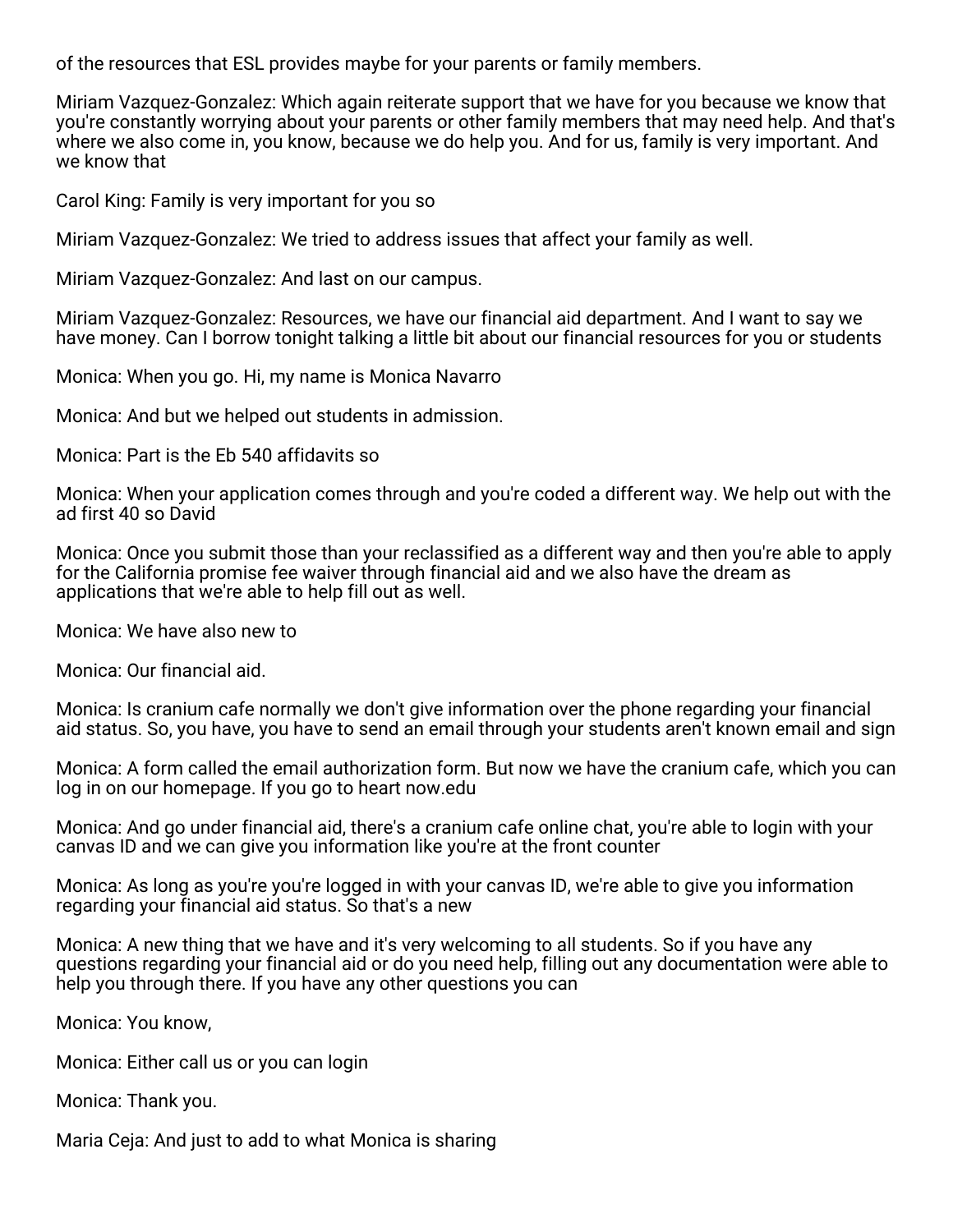Maria Ceja: We have our staff that is available in knowledgeable

Maria Ceja: About the different assistance available to our undocumented students. We know that for financial aid, we asked for a lot of the documentation.

Maria Ceja: And we want you to know that we are here to assist you answer any kind of questions that you have enough if you're just curious as to what can I qualify for let us know reach out and we're here to assist you. We have a staff member Lenny chavis that works with me Casa she

Maria Ceja: She works a particular set of days and hours with a center. And so you can request to speak with her directly or email her and she can assist you.

Maria Ceja: Answer any kind of questions that you that you may have regarding what you could qualify for financial aid so feel free to reach out. We're here to assist you. Thank you.

Bronwyn Moreno: And last but not least we have our are amazing representative from Panther learning loudmouth medium.

Miriam Vazquez-Gonzalez: Just want to go back a little bit on the financial aid.

Miriam Vazquez-Gonzalez: Thank you to these

Miriam Vazquez-Gonzalez: Are high and Monica Nevada, for being here tonight. Like they said they do have specific

Miriam Vazquez-Gonzalez: Individuals assigned to provide services to our undocumented students. So you do have any questions about your California remark, or how to fill it out or if you get any request for documentation.

Miriam Vazquez-Gonzalez: You can always reach out to us and we'd be happy to connect you to learn each other's or like Ginza mentioned, you can reach out directly to learn each other's via email. And last but not least, we do have Scott live on solace from the punter Learning Lab.

Carla Gonzalez: Awesome. Thank you. Hi, everybody. Thank you.

Carla Gonzalez: I know that time is an essence, say, time flies when you're having fun. I wanted to give you all my information. I'm glad like

Carla Gonzalez: I work for the Academic Support Services, otherwise known as the panther learning labs and just like this where we're living our new norm on zoom. So I wanted to just let you all know that were alive and well and I'm putting a link of how

Carla Gonzalez: We do it. So I'm going to put a link so that you guys can have

Bronwyn Moreno: I'll go ahead and post that in the chat. Miss got

Carla Gonzalez: Lesson. Yeah. And you can keep it for your records this link here will take you to another document. So what has happened is that we're not on campus. The we kind of

Carla Gonzalez: combine our efforts so King city Ellis, our main campus are all working under the same zoo. And what that means is that now you have access to us with one click of a button. And what will happen is that you'll be

Carla Gonzalez: Welcome, just like we are now I'm a host in a zoom and you'll say, hey, I need help with my English

Carla Gonzalez: And that's what my focus is on my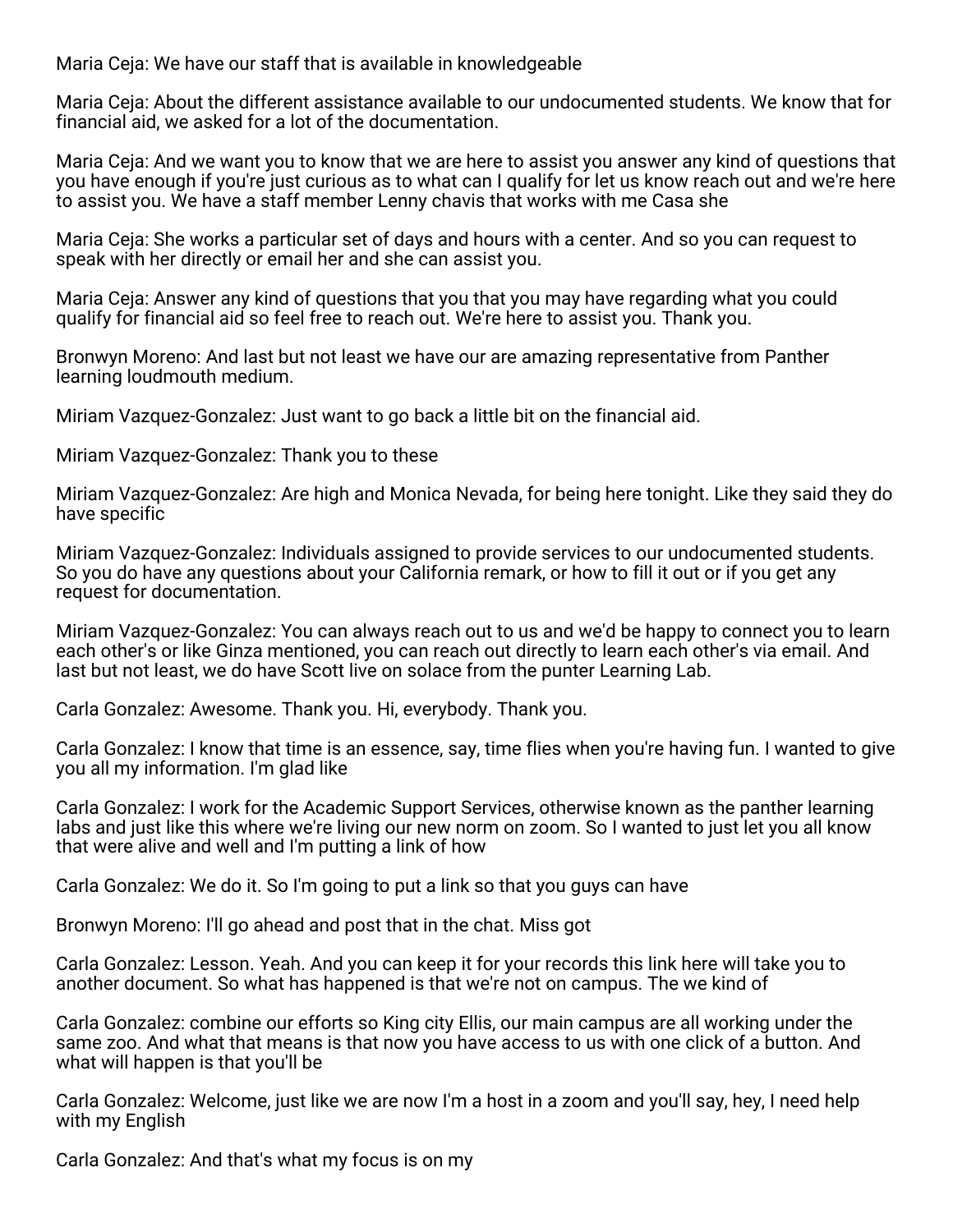Carla Gonzalez: expertise is in literature writing and it can go from English I taught English MLA, we can discuss that are all you want, or we can go and jump into psychology or some kind of humanities so sociology.

Carla Gonzalez: History of those are more comfortable with APA and that's a whole different format. And what I want to kind of let you know this, depending on what class it is maybe you're taking facts and I'm just going to look at you with a blank face.

Carla Gonzalez: Cuz I don't do that and it scares me and I needed a tutor. And so what I'll do is refer you to God most

Carla Gonzalez: Godless is my go to for stats. So those are the kind of things that I want you to kind of like

Carla Gonzalez: Think of us is like also my go to is Caroline, from Carlisle go to Carlos, and from Carlos already have all this kind of people in my network. And that's what I think we're good for

Carla Gonzalez: You know that's what my job here is for be to be like, Okay, who can I hook you up because we're thinking about, you know, mi casa, and we're thinking about emotional wellness.

Carla Gonzalez: Support and we're thinking about ESL and all of this may be really

Carla Gonzalez: Like needed for you in great so that you can use it and if not you can share the information and that way is kind of what we do here. So if you're ever taking one of those reading writing classes, we might have a session and all. I'll talk to you about is time management.

Carla Gonzalez: You know, students like how busy again. So with that said, there's one on one appointments that you can do with the Panda labs.

Carla Gonzalez: There's groups also available so that that also is like a Can't make that. But I can join a study group. There's also like I was talking about myself and other specialists that

Carla Gonzalez: A little bit about me. I was born in Salinas grew up in this North Monterey County.

Carla Gonzalez: County graduated high school at North County and then went off and studied at UCLA. I did not like it.

Carla Gonzalez: I went to UCSD for my my finished with a BA and then I went to UCSD again for my master's if I call you. But what that means is that I got to be

Carla Gonzalez: Kind of a teacher at all levels and now being on zoom as an academic support specialist. I'm able to say, okay, let's work on it like this, or let's create this

Carla Gonzalez: And start picking your brain. And if it's better to learn is by your mobile disco Samuels, and I think that's the part where you have to kind of like

Carla Gonzalez: Look here are black and white looking kilo low processor and now I'm like, oh, and while you're doing that.

Carla Gonzalez: Let's talk about time management and study skills and how to read for information and yada yada yada. Because I know that you're going to start talking about how to cite your work and all of that, just for a citation question. That's what I do. And if you're really interested

Carla Gonzalez: This site here will take you to both the document that will have you to register. It's not anything that you're gaining as unit, but it's just you painting. Another Canvas course and in this Canvas course is where we host our zoom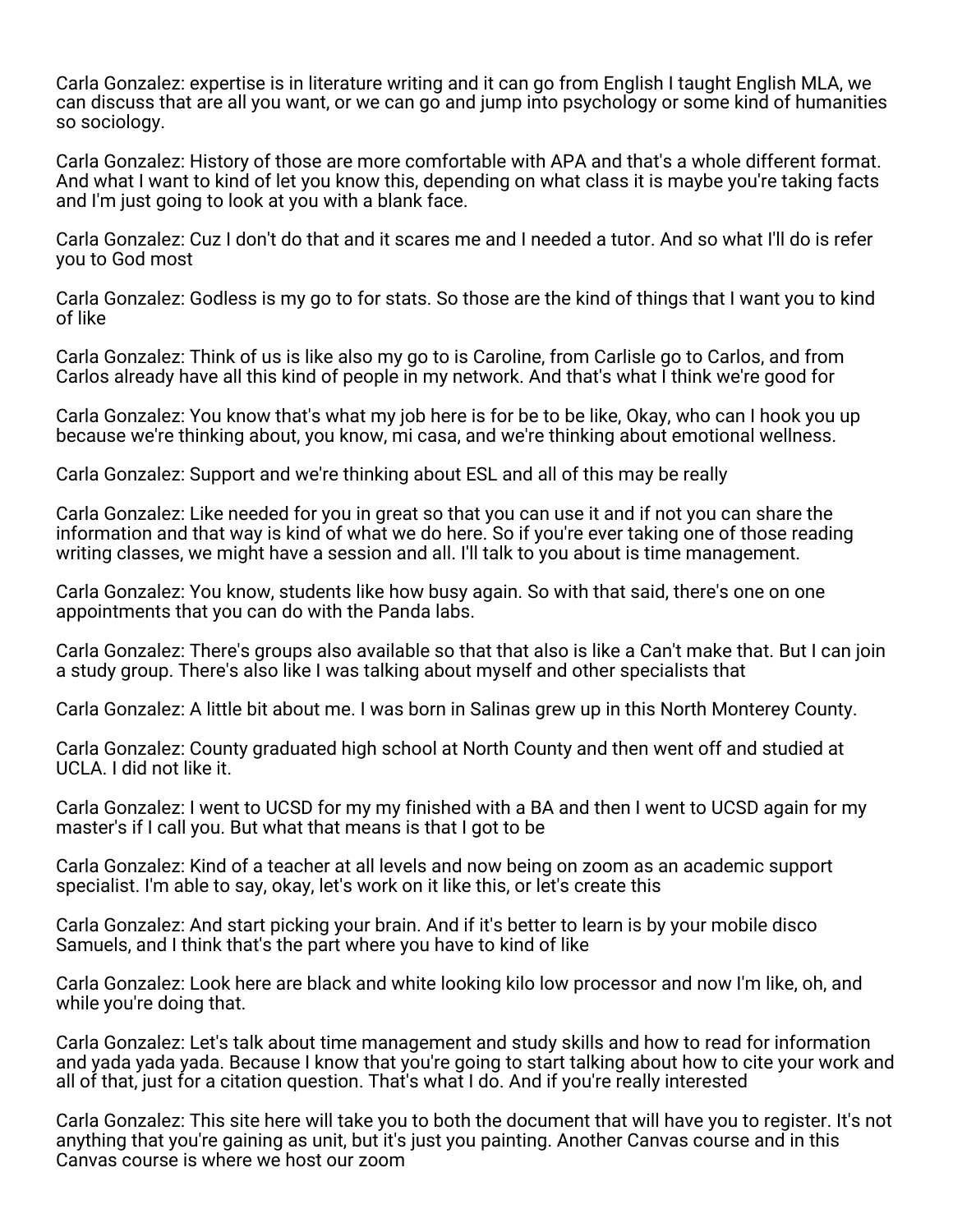Carla Gonzalez: And all of the other resources. It's like our virtual zoom lab. So if you have any questions.

Carla Gonzalez: Even if you're like, I can't even figure out how to work my canvas and my courses in my modules.

Carla Gonzalez: We can work through that and figure out zoom together. So anything that comes up according to that academia and that's

Carla Gonzalez: That's my lingo, that's where I want to share my expertise and also my resources for you all at the same time. So,

Carla Gonzalez: I know that it's, that's great. Look at that. Awesome. Look at the gift of zoom right here to see share this all in your fingertips. So you will be

Carla Gonzalez: Clicking on the writing or the stem. You can do both. And you'll gain both access to both of them.

Carla Gonzalez: And you'll see my information you'll see everybody else's information monday through thursday 9am to 7pm Friday we close at 2pm and now we're open on Saturday as well tend to to one way or another. I really want to check in and see where you are taking because it's a

Carla Gonzalez: person by person, but I always I know for sure you guys are all here for a goal and

Carla Gonzalez: The little steps are like passing these classes. So I want to support you to be able to gain those skills as you're moving forward, because that's really what heart. Now, I think we pride ourselves to just say,

Carla Gonzalez: Tell me what you need and and we'll, we'll figure out how to get you the help and together. I think right now. We feel what I feel I'm alone.

Carla Gonzalez: In a weird way, because at the same time, I know that we're all in a collective loneliness. Like, I am a cameo I'm alone to how am I willing to and we're all kind of like feeling that loneliness together.

Carla Gonzalez: But in the zoom thing when I again folks to connect. It's like, oh, man, I know how I got here but I kept clicking and I got here. I know my life. That's great. So I just want to encourage you guys to just keep on asking

Carla Gonzalez: Questions and we'll kind of find out together when we're another to get you to that bigger goal. And I think we all share that mission. So if you have any other questions about it.

Carla Gonzalez: I'm, I'm gonna put my email in here as well.

Carla Gonzalez: Cool. Thank you. Thank you.

Miriam Vazquez-Gonzalez: Carla, and students. Again, another great resource for you all to reach out to if at any point you feel like you need tutoring in specific areas, please feel free to reach out to the punter learning lab or to our La La Gonzales directly

Miriam Vazquez-Gonzalez: Time, we're running short on time. So we're going to pass it on to Adrianna Travis and they see newness. We're gonna be talking about our capacity to Tuesday's

Daisy Nunez: Everyone. Again, thank you for joining us. So last semester we thought about, you know, with the physical distancing, we have this need to connect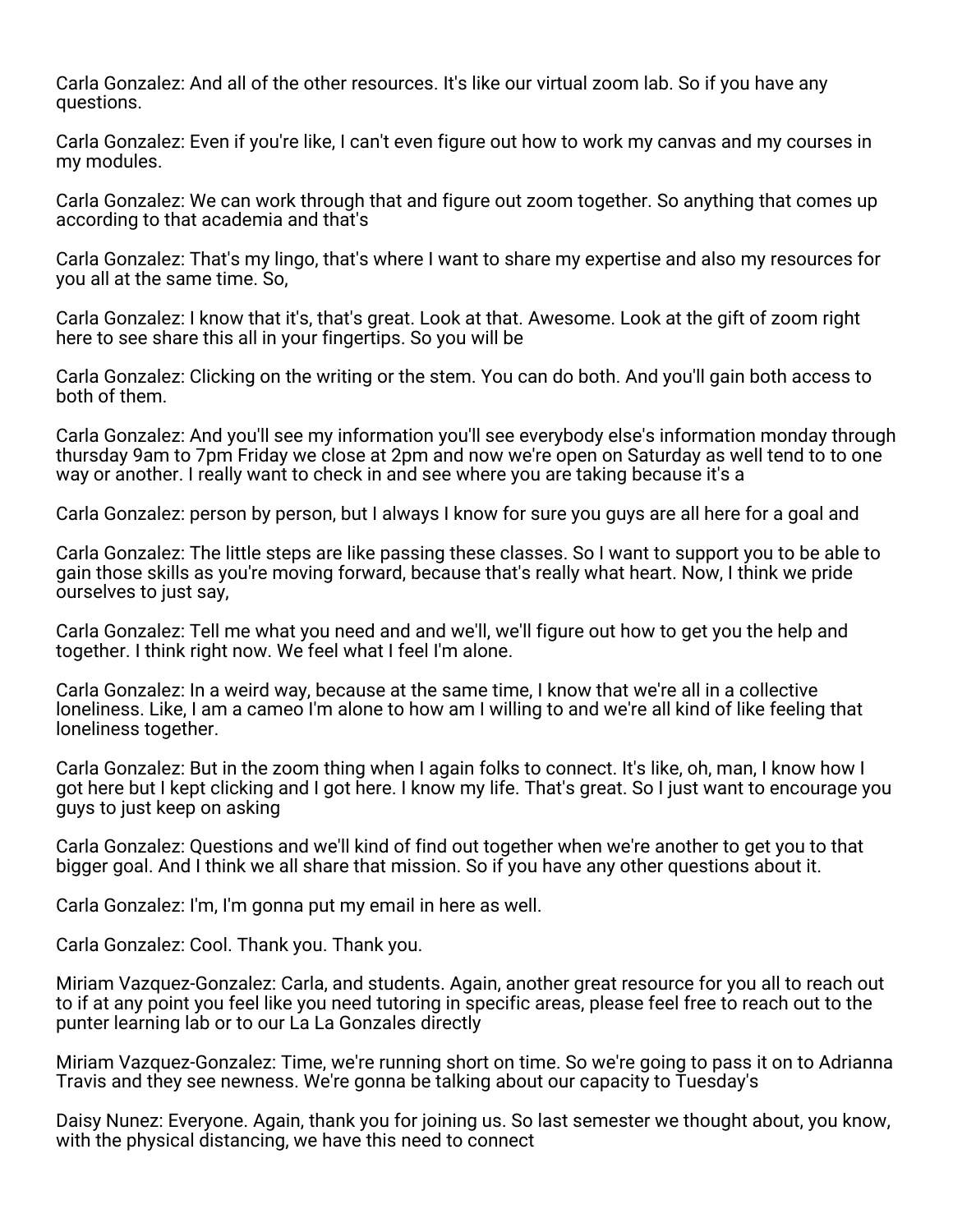Daisy Nunez: And so what we developed was a capacity for one hour a week opportunity for all of us to connect and just kind of

Daisy Nunez: See how we're doing. And so this semester, what we thought about, you know, with the theme of wellness, you know, sleep well. Eat well do well. We thought that it would be helpful to have a cup of tea. Those themed

Daisy Nunez: With the theme of wellness and so we will be meeting for 12 weeks every Tuesday and. Next week is our first office, he thought, and the topic is going to be adapting to change and coping with uncertainty and then also can be Yo yo yo lines at the Boomer day

Daisy Nunez: We. This is a theme. So, you know, it's still going to be an opportunity for us to check in, but I think, you know, like when we think about what are some things, some healthy coping skills.

Daisy Nunez: Thank you, Mr. Scientists for making yourself available to offer.

Daisy Nunez: You know, mental health support. This is not to take away from the work that you're already doing but really to compliment and like recognizing that we all have strategies and that we

Daisy Nunez: That we all have the opportunity to empower each other by sharing our best practices. So the second week is going to be on wellness and self care of genocide, he

Daisy Nunez: Allowed to have without all the third week is going to be on finding happiness and well being. This is a structured on the work from Dr. Lori Santos a Yale professor who's

Daisy Nunez: Received a lot of accolades and I participated in her yellow class. The topic in Spanish would be incompatible after you see that you have been is that when when I capacitors, you're able to see that for Dr. Laurie samples.

Daisy Nunez: Then we have living free copy with anxiety. Maybe then we were far from condolence enough. We know that all this uncertainty with fires coded

Daisy Nunez: The collective grief that we're experiencing and loss can be affecting us. So that is something that that's going to be the theme in October six,

Daisy Nunez: October 13 social media awareness constancio dollars right so Cialis

Daisy Nunez: October 20 love yourself more and tend to your heart, but I think a lot more proper your European there to Corazon

Daisy Nunez: On the 27th of October. Our theme is braving the wilderness. This seven element of trust. This is the work that is

Daisy Nunez: Founded on Dr. Bernie brown see elemental Sparrow this earlier they lack of the answer is called visceral yellow polka brainy brown

Daisy Nunez: Then on the third, which is on the day of elections were going to be our theme is collective care and developing resilience. If we level collectively come on this earlier is obviously MCS

Daisy Nunez: And then on the 10th of November, managing stress, and checking our three B's our beliefs, our body and behaviors and when they call it listed as he also the last race. Race.

Daisy Nunez: Then on the 17th of November, developing an attitude of gratitude and this at all the other next week with gratitude.

Daisy Nunez: And our last I'm going to see thoughts is going to be on the first of December harnessing the power of hope the saddle younger will live their lives. Parents lifespan side.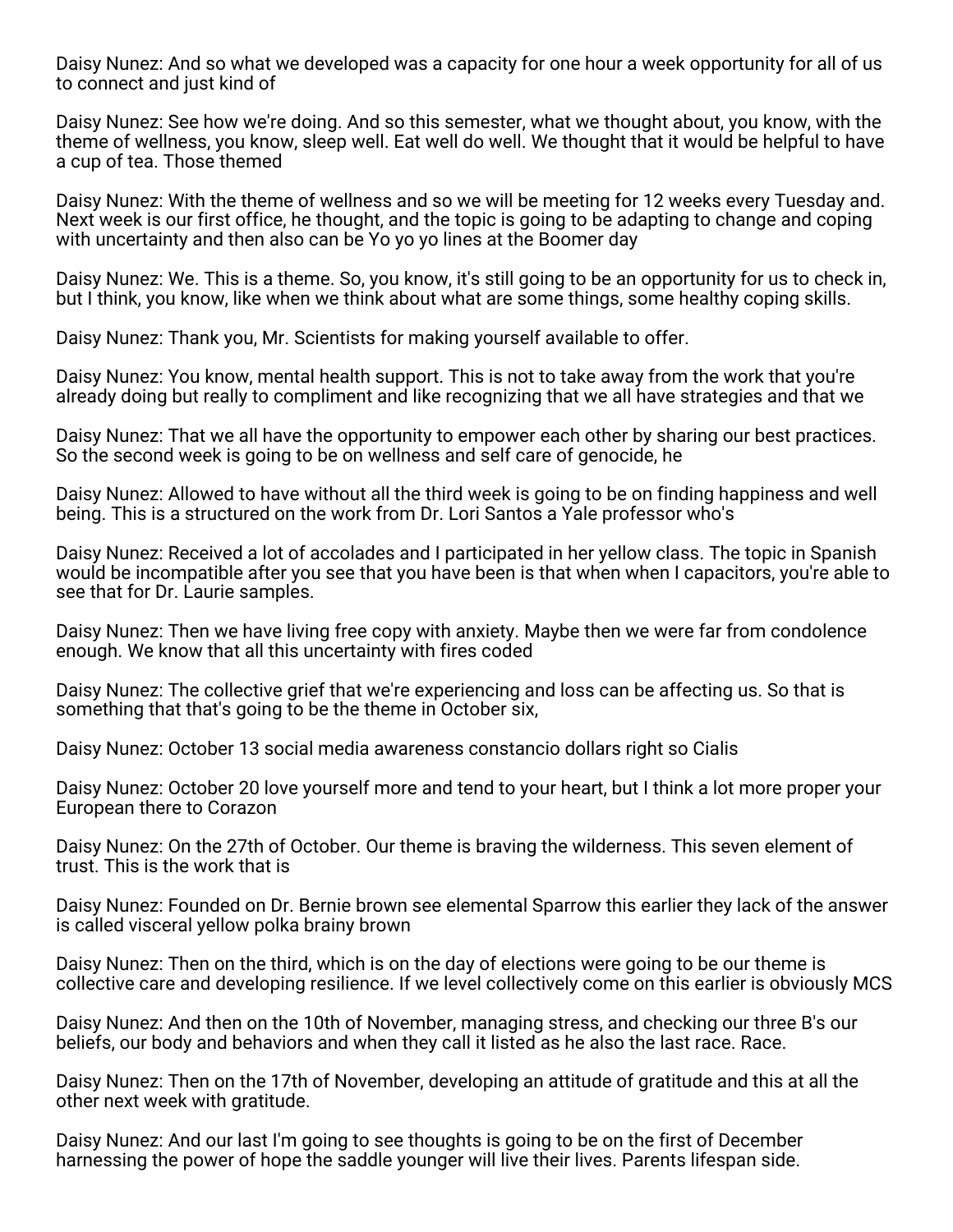Daisy Nunez: And we hope that you can join those, like I said, you know, we're not limited to this, but it is a theme, where we can share you know what gives you hope and. And the idea is that we all have.

Daisy Nunez: The power to support each other. And this is an opportunity for us to connect me Savannah is an amazing counselor who developed this with me. And unfortunately, she's having some internet connection. So she's

Adriana Chavez: Not

Daisy Nunez: logged on. Oh.

Adriana Chavez: You are on that. Yeah.

Sorry.

Adriana Chavez: So sorry sorry everyone i was i lost connection, it happens in the afternoon, and in the evenings when my kids are on

Adriana Chavez: But thank you so much. Miss Daisy for covering the topics. I really appreciate it. We work really well together. We're a great team and she was able to pick up. Thank you so much. Is there anything that maybe I should add, Miss Daisy or I think you did a really good job covering

Daisy Nunez: Thank you, just that this is an opportunity note, you know,

Daisy Nunez: Like we have the themes, but is really tapping on each other's resilience and empowering each other, collectively as we share our experiences of, you know, hope and developing an attitude of gratitude and just really the theme of achieving well

Adriana Chavez: Thank you so much to everyone and I really appreciate misty the again for

Adriana Chavez: chiming in. And we look forward to our Tuesdays. I really missed them during the summer. So we are really looking forward to Tuesday's having all the students back and again

Adriana Chavez: We're here to support you in any way possible. And these themes are really going to be great to add to these Tuesday meetings. Thank you. Check Ins

Miriam Vazquez-Gonzalez: Thank you both for putting these workshops together we will be sending you students emails with reminders and also hopefully the schedule of the entire semester. That way you can

Miriam Vazquez-Gonzalez: Kind of take a peek of what's going to be happening as we move on through the semester. Does anybody have any questions about consider Tuesday's

Miriam Vazquez-Gonzalez: Okay. And with that, we do have a new workshop series name.

Miriam Vazquez-Gonzalez: In casa con mi casa is going to be an ongoing semester workshops that are going to be presented to you all. We are currently working on those workshops and again we'll be disclosing those to you via email as well.

Miriam Vazquez-Gonzalez: If you do have any specific topics that are not covering courtesy to Tuesday's that you would like for us to address please feel free to

Miriam Vazquez-Gonzalez: Reach out to myself or one of your counselors and we'd be happy to incorporate those into our workshop series with the workshop series, we hope to address any academic concerns and academic goals as well throughout the semester. Okay.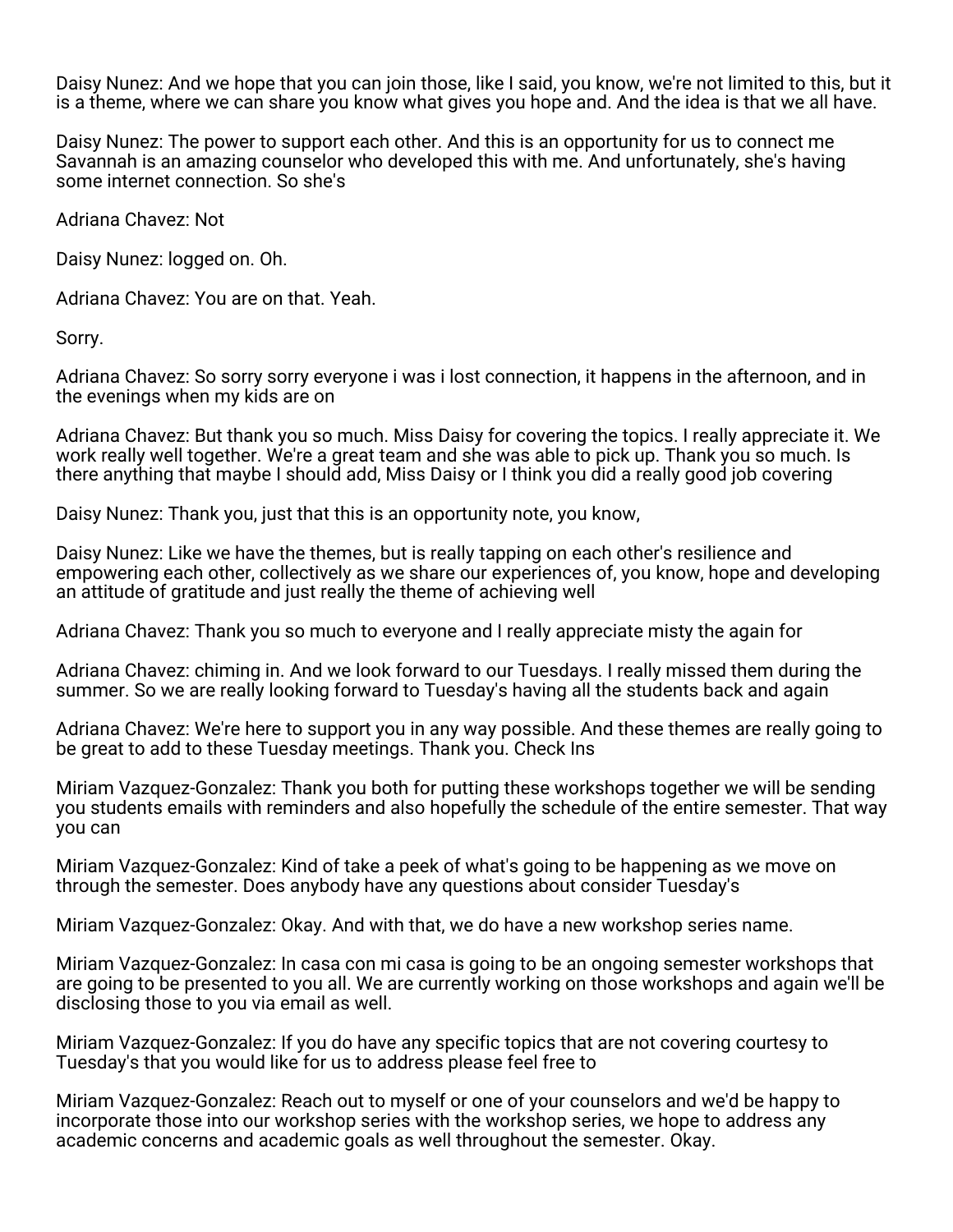Miriam Vazquez-Gonzalez: And last but not least, we do have Leslie again from our dream club, who's going to be talking about different items. Let's

Lesly: Go hi everyone again.

Lesly: Sam, the dream club president and I will be

Lesly: Telling you guys a little bit about the dream club. So the dream club is a student club. We provide a safe environment and community of mixed status students

Lesly: This is great because some may not feel totally comfortable with sharing their status which is totally fine. So being part of this club does not give away your status and it is dreamers and Dreamer allies.

Lesly: We host different types of events where students get to know other students from campus and they can like become friends and socialize and everything like that.

Lesly: And we also participate in different events such as like Sheila annual CD and retreat to expand your knowledge about your rights and then simply to me. Other and documented protect particular excuse

Lesly: Me.

Lesly: So as I was saying, nah, maybe students, but other and documented.

Lesly: Folks across California and then for now we don't have any events planned, we will be working on that we were just kind of getting, like I said, it is a student led club. So we were kind of getting adjusted to the new semester.

Lesly: With that being said, some of the officers have graduated. So we do have one officer position that is the treasure.

Lesly: With this being said, I would also like to introduce Javier, which is our new vice president he introduced himself at the beginning of the workshop

Lesly: And mighty Carmen, which continues to be our ICC rep. We have a very which is a media and public relations officer and Michelle. She is our Secretary

Lesly: So like I said, we are looking for a treasure. So if you are interested in that position, don't hesitate to send me an email. I will leave it on the chat box.

Miriam Vazquez-Gonzalez: Thank you, Leslie and hopefully

Miriam Vazquez-Gonzalez: I'm used to this want to consider this as an opportunity to engage with other dreamers and make status students

Miriam Vazquez-Gonzalez: And also, it just a great opportunity for you to continue growing and establishing connections, not only with staff, but also with

Miriam Vazquez-Gonzalez: Other students that are here to support you, not only as undocumented students for students who have some sort of knowledge or connection to be in front of undocumented family. And last we have our raffle. We had a selective name selection through a

Miriam Vazquez-Gonzalez: Website and the name of the winner is means he may not. He has source and she is the winner of a \$50 bookstore.

Miriam Vazquez-Gonzalez: Gift Card. So he may now you will be receiving information and details on